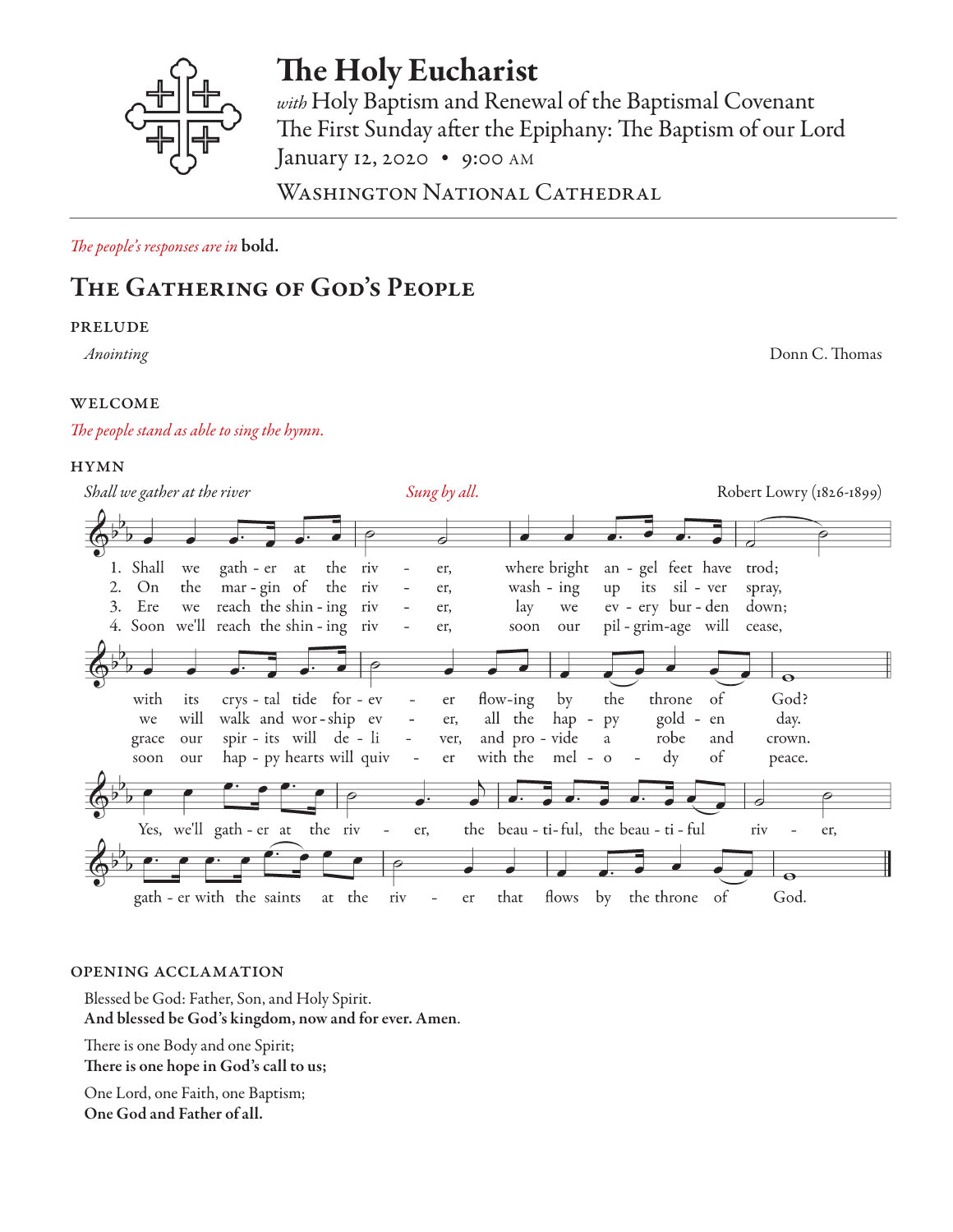#### the collect for the first sunday after the epiphany: the baptism of our lord

The Lord be with you. And also with you.

Let us pray.

God of life and new life, your voice thunders above the sound of loud waters. You sit enthroned above the floods of life. As Jesus heard you speak to him in his baptism, may we also hear you calling us your beloved, through Jesus Christ, your son and our brother. Amen.

#### *The people are seated.*

### The Readings

#### first reading Isaiah 42:1-9

"Here is my servant, whom I uphold, my chosen, in whom my soul delights; I have put my spirit upon him; he will bring forth justice to the nations. He will not cry or lift up his voice, or make it heard in the street; a bruised reed he will not break, and a dimly burning wick he will not quench; he will faithfully bring forth justice. He will not grow faint or be crushed until he has established justice in the earth; and the coastlands wait for his teaching." Thus says God, the Lord, who created the heavens and stretched them out, who spread out the earth and what comes from it, who gives breath to the people upon it and spirit to those who walk in it: "I am the Lord, I have called you in righteousness, I have taken you by the hand and kept you; I have given you as a covenant to the people, a light to the nations, to open the eyes that are blind, to bring out the prisoners from the dungeon, from the prison those who sit in darkness. I am the Lord, that is my name; my glory I give to no other, nor my praise to idols. See, the former things have come to pass, and new things I now declare; before they spring forth, I tell you of them."

For the Word of God in scripture, for the Word of God among us, for the Word of God within us, Thanks be to God.

psalm 29:1-6, 10-11 arr. Daryl L. A. Hunt (b. 1970)

*The worship leader introduces the refrain, then all repeat.*



#### *The worship leader sings the psalm.*

Ascribe to the Lord, you gods, ascribe to the Lord glory and strength. Ascribe to the Lord the glory due his Name; worship the Lord in the beauty of holiness. The voice of the Lord is upon the waters; the God of glory thunders; the Lord is upon the mighty waters. The voice of the Lord is a powerful voice; the voice of the Lord is a voice of splendor.

*All repeat the refrain.*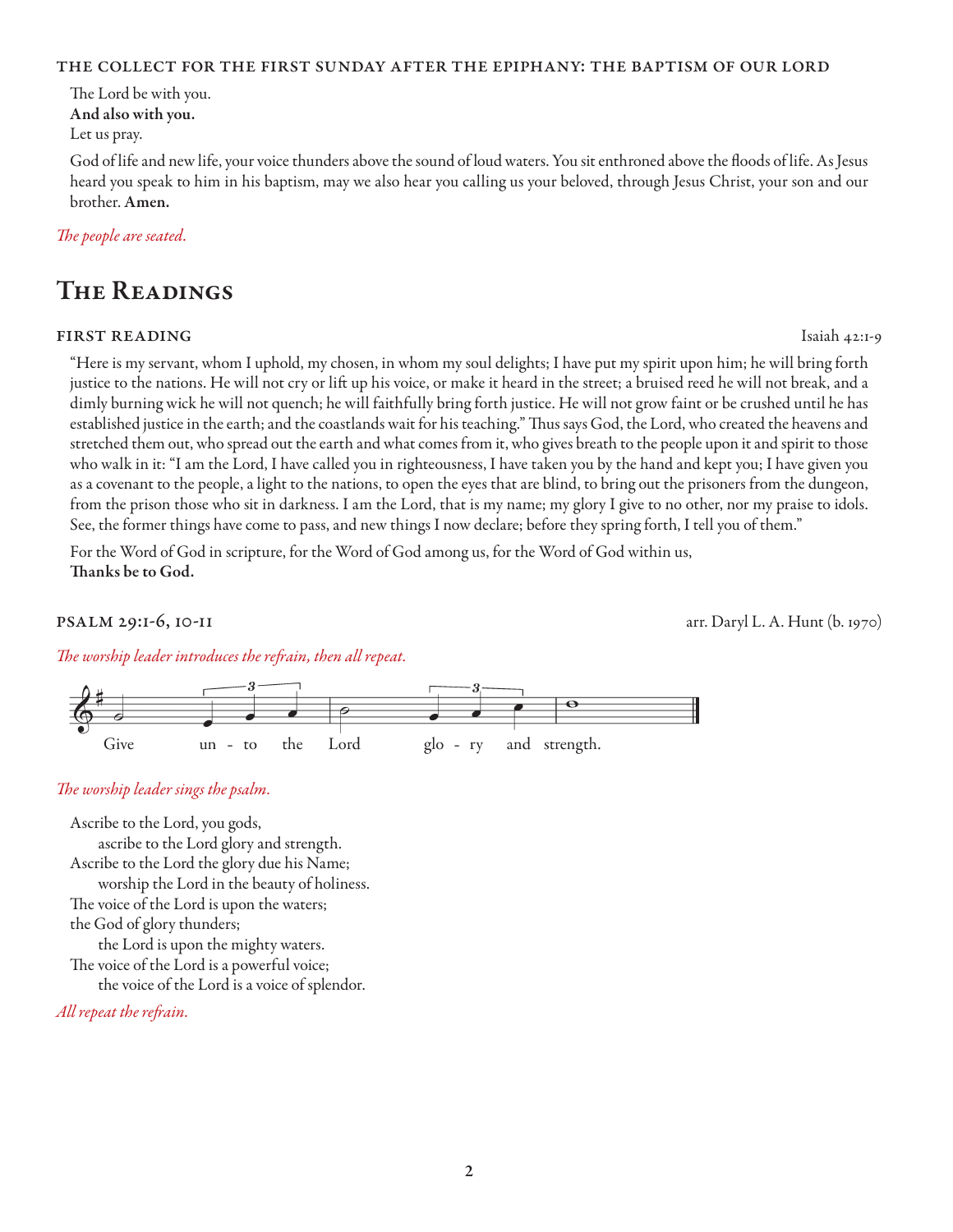The voice of the Lord breaks the cedar trees; the Lord breaks the cedars of Lebanon; He makes Lebanon skip like a calf, and Mount Hermon like a young wild ox.

#### *All repeat the refrain.*

 The Lord sits enthroned above the flood; the Lord sits enthroned as King for evermore. The Lord shall give strength to his people; the Lord shall give his people the blessing of peace.

*All repeat the refrain.* 

*The people stand as able for the Gospel Alleluia, singing twice.* 

#### gospel alleluia



#### **THE HOLY GOSPEL** Matthew 3:13-17

The Holy Gospel of our Lord Jesus Christ according to Matthew. Glory to you, Lord Christ.

Jesus came from Galilee to John at the Jordan, to be baptized by him. John would have prevented him, saying, "I need to be baptized by you, and do you come to me?" But Jesus answered him, "Let it be so now; for it is proper for us in this way to fulfill all righteousness." Then he consented. And when Jesus had been baptized, just as he came up from the water, suddenly the heavens were opened to him and he saw the Spirit of God descending like a dove and alighting on him. And a voice from heaven said, "This is my Son, the Beloved, with whom I am well pleased."

The Gospel of the Lord. Praise to you, Lord Christ.

*All sing the Gospel Alleluia.*

*The people are seated at the invitation of the preacher.*

THE SERMON THE SERMON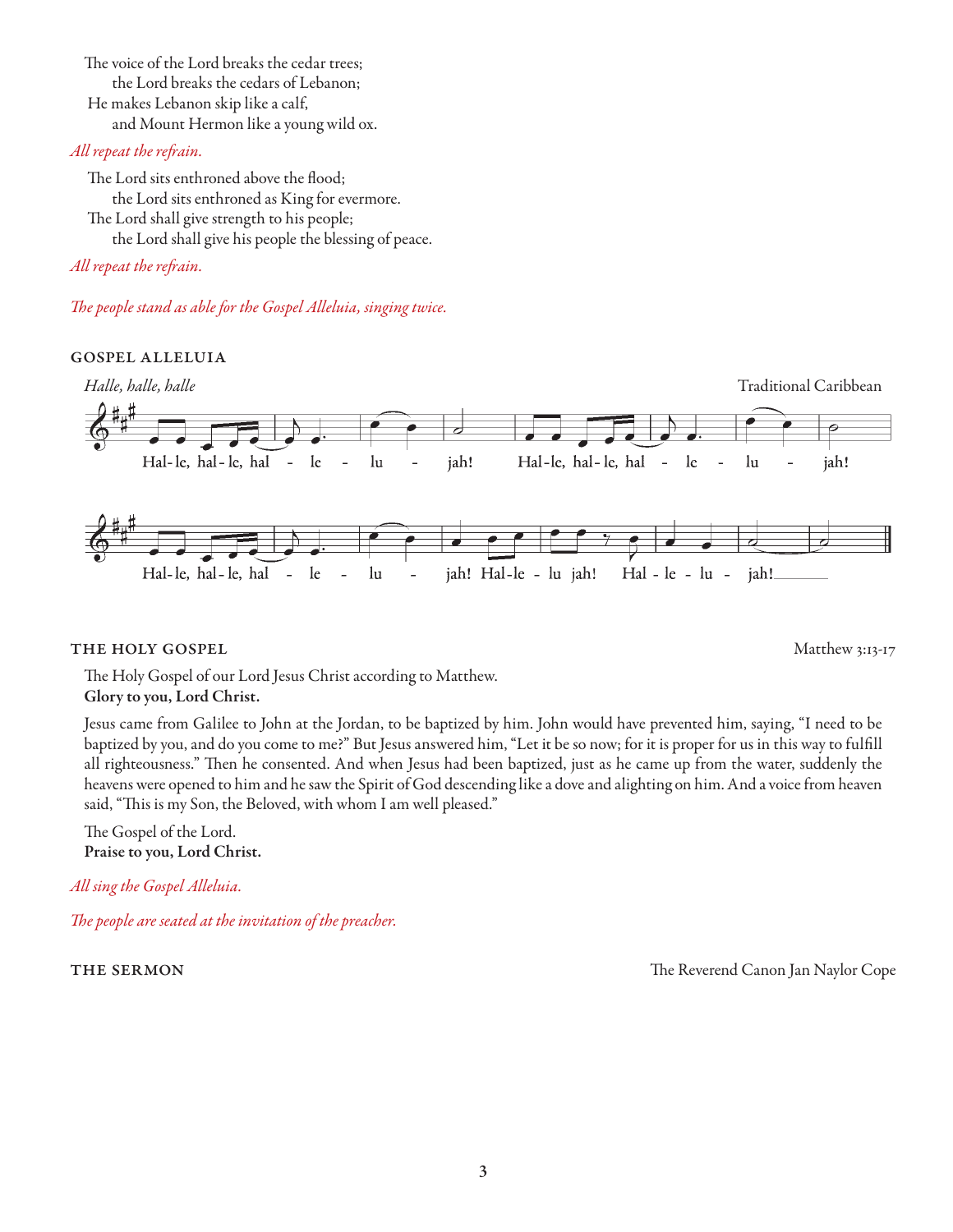## HOLY BAPTISM & RENEWAL OF THE BAPTISMAL COVENANT

*The candidates, Flynn Gray, Lydia Casteel, Sophia Grace, and Cecilia Elizabeth, are presented. The presider questions the candidates and sponsors about the desire and readiness to receive the Sacrament of Holy Baptism.* 

*After the candidates have been presented and the candidates and sponsors have been examined, the presider invites the people to stand.*

|        | Presider Will you who witness these vows do all in your power to support these persons in their life in Christ? |
|--------|-----------------------------------------------------------------------------------------------------------------|
| People | We will.                                                                                                        |
|        | Presider Let us join with those who are committing themselves to Christ and renew our own baptismal covenant.   |

#### the baptismal covenant

| Presider           | Do you believe in God the Father?                                                                                                                                                                                                                                                                                                                                                                                                                         |
|--------------------|-----------------------------------------------------------------------------------------------------------------------------------------------------------------------------------------------------------------------------------------------------------------------------------------------------------------------------------------------------------------------------------------------------------------------------------------------------------|
| People             | I believe in God, the Father almighty, creator of heaven and earth.                                                                                                                                                                                                                                                                                                                                                                                       |
| Presider<br>People | Do you believe in Jesus Christ, the Son of God?<br>I believe in Jesus Christ, his only Son, our Lord. He was conceived by the power of the Holy Spirit<br>and born of the Virgin Mary. He suffered under Pontius Pilate, was crucified, died and was buried.<br>He descended to the dead. On the third day he rose again. He ascended into heaven, and is seated at<br>the right hand of the Father. He will come again to judge the living and the dead. |
| Presider<br>People | Do you believe in God the Holy Spirit?<br>I believe in the Holy Spirit, the holy catholic Church, the communion of saints, the forgiveness of<br>sins, the resurrection of the body, and the life everlasting.                                                                                                                                                                                                                                            |
| Presider           | Will you continue in the apostles' teaching and fellowship, in the breaking of bread, and in the prayers?                                                                                                                                                                                                                                                                                                                                                 |
| People             | I will, with God's help.                                                                                                                                                                                                                                                                                                                                                                                                                                  |
| Presider           | Will you persevere in resisting evil, and, whenever you fall into sin, repent and return to the Lord?                                                                                                                                                                                                                                                                                                                                                     |
| People             | I will, with God's help.                                                                                                                                                                                                                                                                                                                                                                                                                                  |
| Presider           | Will you proclaim by word and example the Good News of God in Christ?                                                                                                                                                                                                                                                                                                                                                                                     |
| People             | I will, with God's help.                                                                                                                                                                                                                                                                                                                                                                                                                                  |
| Presider           | Will you seek and serve Christ in all persons, loving your neighbor as yourself?                                                                                                                                                                                                                                                                                                                                                                          |
| People             | I will, with God's help.                                                                                                                                                                                                                                                                                                                                                                                                                                  |
| Presider           | Will you strive for justice and peace among all people, and respect the dignity of every human being?                                                                                                                                                                                                                                                                                                                                                     |
| People             | I will, with God's help.                                                                                                                                                                                                                                                                                                                                                                                                                                  |

#### the prayers for the candidates

| Presider              | Let us now pray for these persons who are to receive the Sacrament of new birth.             |
|-----------------------|----------------------------------------------------------------------------------------------|
| Intercessor           | Deliver them, O Lord, from the way of sin and death.<br><i>People</i> Lord, hear our prayer. |
| Intercessor           | Open their hearts to your grace and truth.<br>People Lord, hear our prayer.                  |
| Intercessor<br>People | Fill them with your holy and life-giving Spirit.<br>Lord, hear our prayer.                   |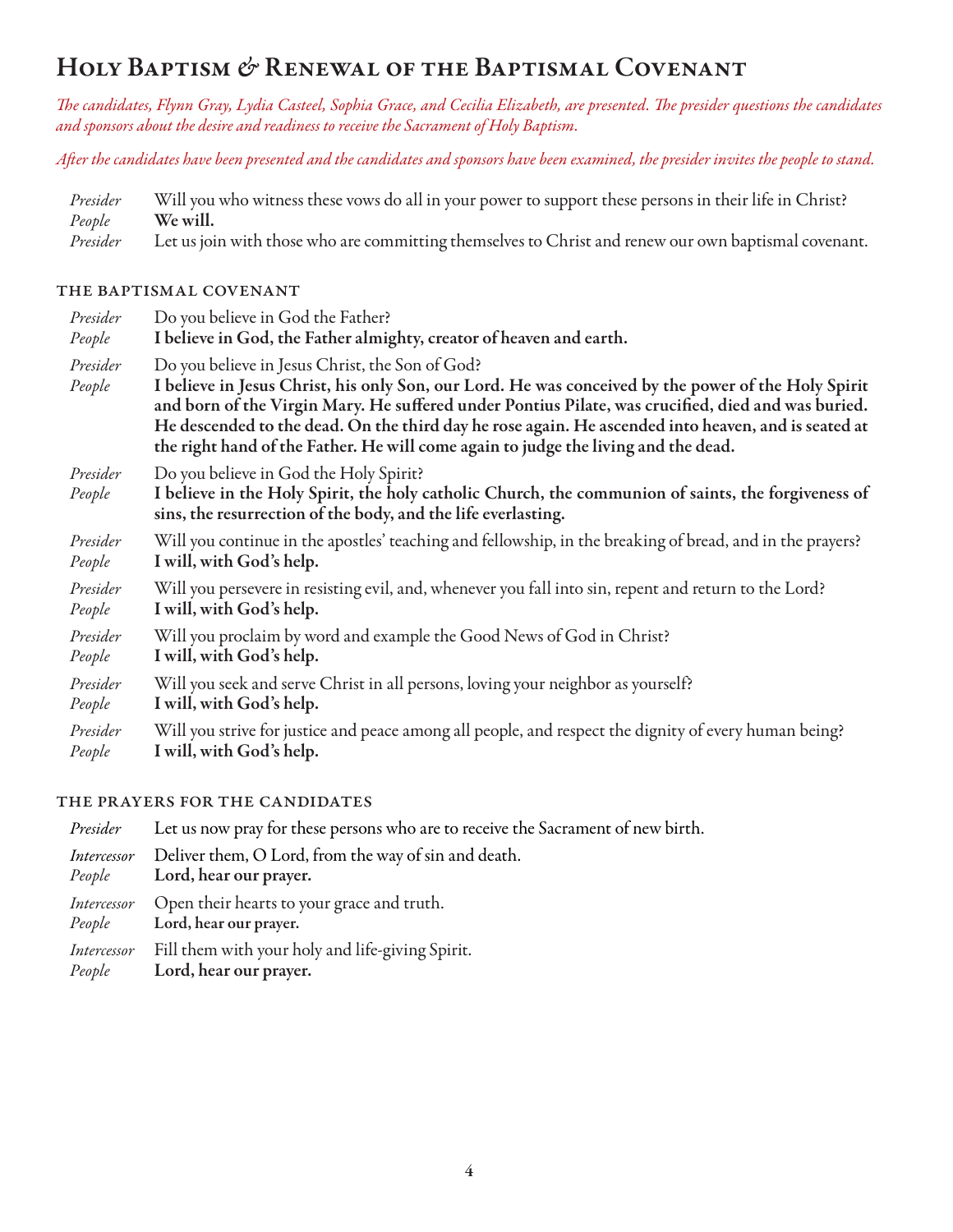| Intercessor     | Keep them in the faith and communion of your holy Church.                                                                                                                                                              |
|-----------------|------------------------------------------------------------------------------------------------------------------------------------------------------------------------------------------------------------------------|
| People          | Lord, hear our prayer.                                                                                                                                                                                                 |
| Intercessor     | Teach them to love others in the power of the Spirit.                                                                                                                                                                  |
| People          | Lord, hear our prayer.                                                                                                                                                                                                 |
| Intercessor     | Send them into the world in witness to your love.                                                                                                                                                                      |
| People          | Lord, hear our prayer.                                                                                                                                                                                                 |
| Intercessor     | Bring them to the fullness of your peace and glory.                                                                                                                                                                    |
| People          | Lord, hear our prayer.                                                                                                                                                                                                 |
| Presider<br>All | Grant, O Lord, that all who are baptized into the death of Jesus Christ your Son may live in the power of<br>his resurrection and look for him to come again in glory; who lives and reigns now and for ever.<br>Amen. |

#### the thanksgiving over the water

| Presider | The Lord be with you.                      |
|----------|--------------------------------------------|
| People   | And also with you.                         |
| Presider | Let us give thanks to the Lord our God.    |
| People   | It is right to give God thanks and praise. |

*The presider prays over the water. The people affirm the prayer with,* Amen*.*

#### THE BAPTISMS

*The candidates are baptized. The people affirm the baptisms, sealing with chrism, and presentation of candles with* Amen. *At the conclusion of the baptisms, the people welcome the newly baptized.* 

*Presider* Let us welcome the newly baptized.

*People* We receive you into the household of God. Confess the faith of Christ crucified, proclaim his resurrection, and share with us in his eternal priesthood.

#### the asperges

*The people remain standing as the ministers sprinkle the congregation with blessed water.*

#### THE PEACE

The peace of Christ be always with you. And also with you.

*The people greet one another with a sign of God's peace and are then seated.*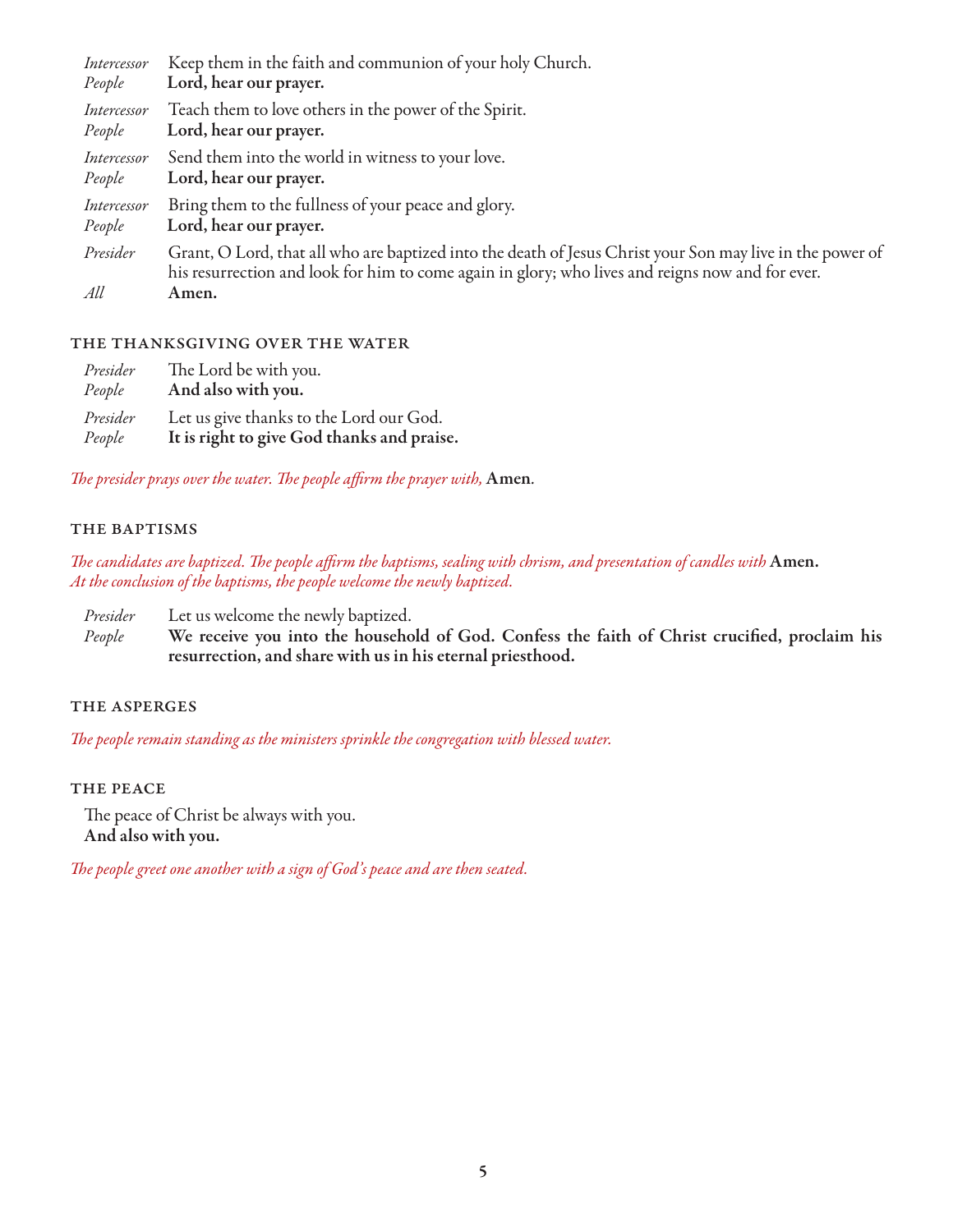## The Holy Communion

#### the offering

*An offering is received to support the Cathedral's ministry of sharing God's love with the world.*

*The altar is prepared for Holy Communion.* 

#### offertory music

#### *All I have is yours* Rebecca Elliot and Bobby Gilles

Creator, giver of all things: all I have is yours. Accept my humble offering: all I have is yours. When I was chained to greed and pride, tight-fisted, destined just to die, you paid my debt and bought my life—all I have is yours. All I have, all I have, all I have is yours. This offering is a means of grace. All I have is yours. You show me this to grow my faith: all I have is yours. The more I give, the less I need. I learn that you'll provide for me. 'Twas blind to this but now I see—all I have is yours. Your kingdom come, your will be done. All I have is yours. You'll finish all that you've begun. All I have is yours. That you would use the gifts I bring in service of the coming King is reason now to praise and sing: all I have is yours.

#### *The people stand as able at the introduction to the hymn.*

#### **HYMN**



#### the great thanksgiving

The Lord be with you.

And also with you.

Lift up your hearts. We lift them to the Lord.

Let us give thanks to the Lord our God. It is right to give God thanks and praise.

God of blessing, we thank you always for making us in your image to serve the peace of all creation. You shared your name with our mothers and fathers: Sarah and Abraham, who left their home and became a blessing to all nations; Moses and Miriam, who went through sea and wilderness to the place of revelation; Deborah and Samson, who gave hope and justice to a people ruled by fear; Ruth and Jonah, who went to foreign soil and found a God who loves the stranger.

From our ancestors in faith came Jesus, the son of promise, to fulfill the law, embody your love, and draw all people to himself. He accepted death to break its fearful hold; he was raised to life to share it in abundance; he comes again to break the bread and pour the wine of hope.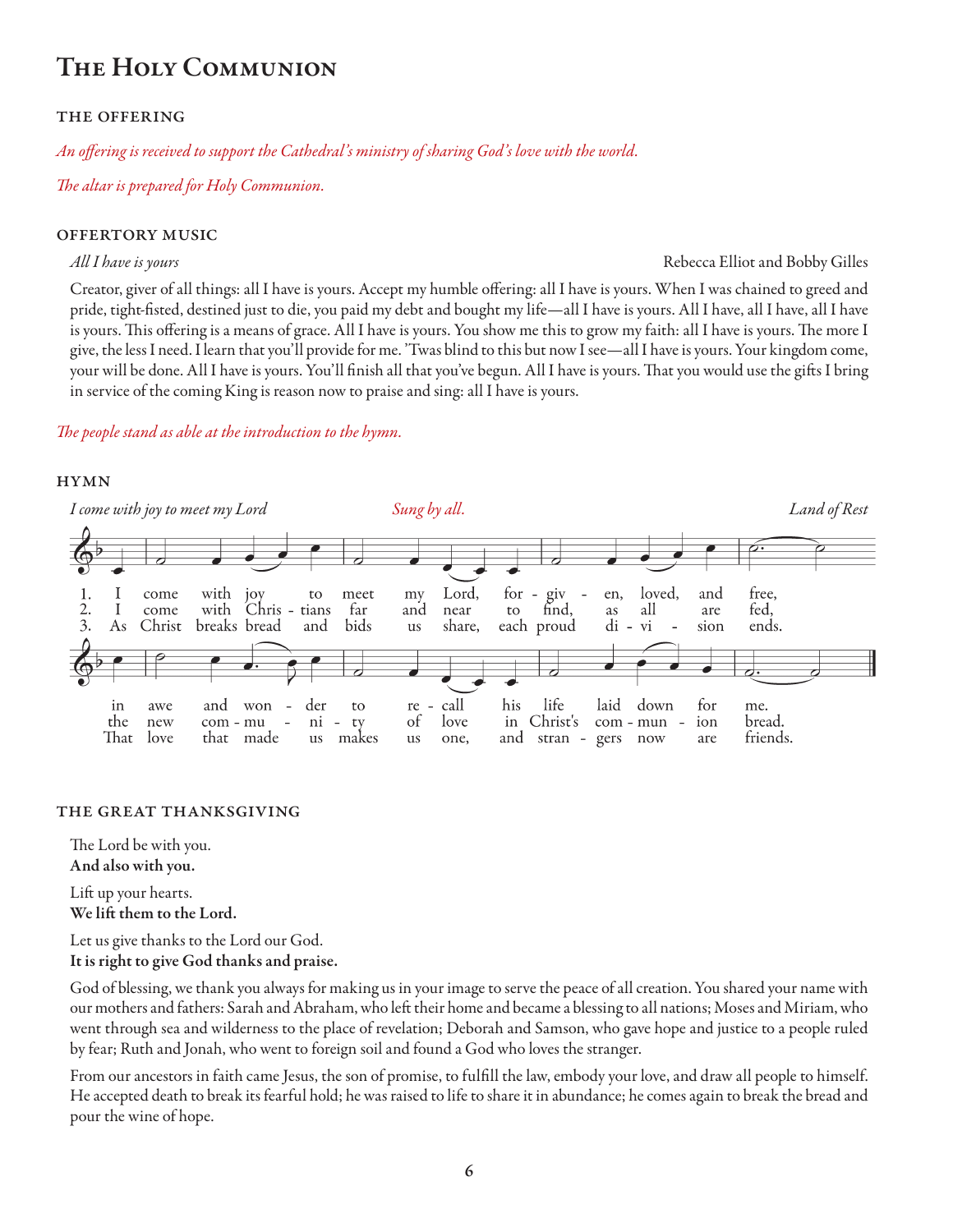Therefore, with all people whose story you have shaped, with women and men of faith in every part of the world, we glory in your generous love and sing in praise of you:



We ask that your Holy Spirit will fall upon us and upon these gifts, that these fragile, earthly things may be to us the body and blood of our lord and brother, Jesus Christ; who, on the night that he was betrayed, gathered with his faltering friends for a meal that tasted of freedom.

Calling them to his table, Jesus took bread, gave thanks, broke it and said: "This is my body, which is given for you. Do this to remember me."

In the same way after supper, Jesus took the cup, saying: "This cup is the new covenant in my blood. Do this, whenever you drink it, to remember me."

As on that night, so here and now Jesus offers himself in touch and taste beyond what words can hold.

Great is the mystery of faith Christ has died. Christ is risen. Christ will come again.

Therefore we come in memory and hope, responding to your call and the promise that echoes from the dawn of all time. May mind and heart be held by your self-giving love as we stand before the cross, approach the empty tomb, and praise the one whose name is lifted high above all earthly power.

Receive our broken offering through his all-powerful grace, and bind us in communion with all who share your gifts; through Jesus Christ, in whom all ages and all the worlds are drawn into the ceaseless love of Father, Son, and Holy Spirit. AMEN.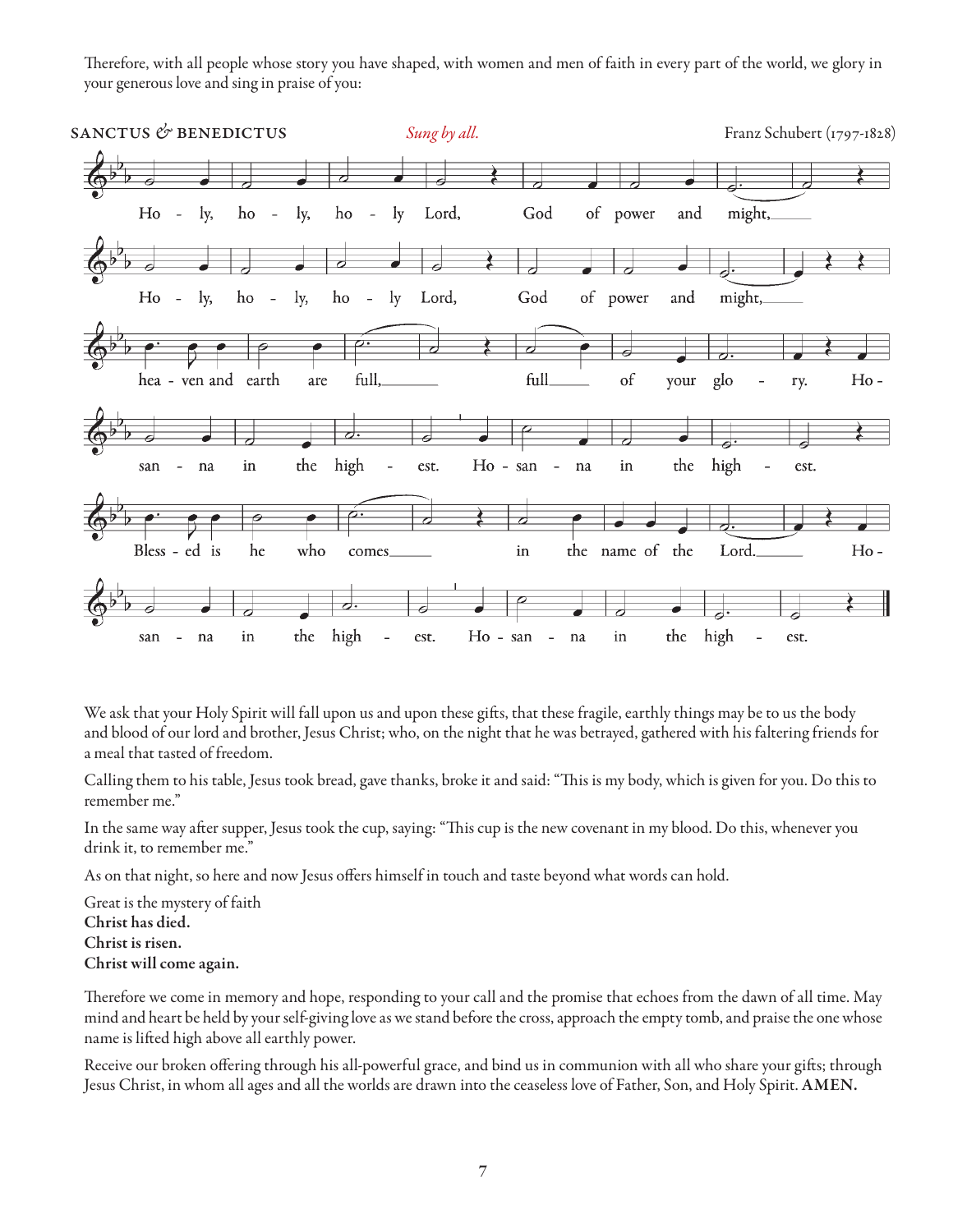#### the lord's prayer

Notre Père…, Padre nuestro…, Vater unser…,

Our Father, who art in heaven, hallowed be thy Name, thy kingdom come, thy will be done, on earth as it is in heaven. Give us this day our daily bread. And forgive us our trespasses, as we forgive those who trespass against us. And lead us not into temptation, but deliver us from evil. For thine is the kingdom, and the power, and the glory, for ever and ever. Amen.

### The Breaking of the Bread & Fraction Anthem

*The presider breaks the bread in silence.* 

#### fraction anthem



#### invitation to holy communion

#### *The people are seated.*

*All who seek God and a deeper life in Christ are welcome to receive Holy Communion. Please receive the bread in open and outstretched hands and sip the wine from the chalice, guiding it gently to your lips; or you may dip the wafer into the wine. Gluten-free wafers are available; please make your need known to the minister. Respond to receiving Communion by saying "Amen." If you prefer to receive a blessing instead, please indicate your choice by crossing your hands across your chest.* 

*Those who wish to have Holy Communion brought to them at their seat should notify an usher. During the administration of Holy Communion, the laying on of hands and prayers for healing are offered in War Memorial Chapel.*

#### communion anthem

*Give me a clean heart* Margaret P. Douroux (b. 1941)

Give me a clean heart so I may serve thee. Lord, fix my heart so that I may be used by thee. For I'm not worthy of all these blessings; give me a clean heart, and I'll follow thee. I'm not asking for the riches of the land. I'm not asking for the proud to know my name. Please give me, Lord, a clean heart, that I may follow thee. Give me a clean heart, and I'll follow thee. Give me a clean heart so I may serve thee. Lord, fix my heart so that I may be used by thee. For I'm not worthy of all these blessings; give me a clean heart, and I'll follow thee.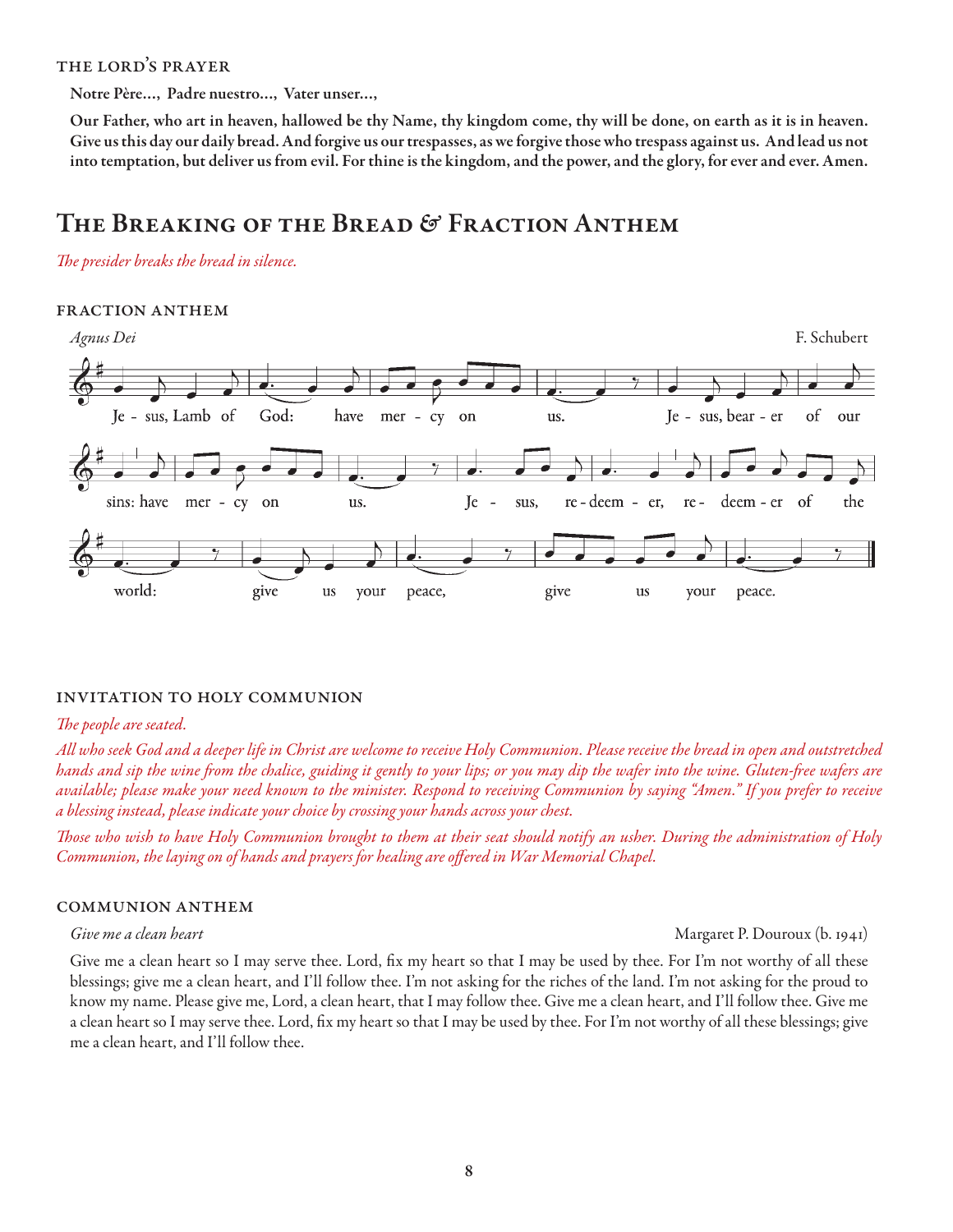#### communion hymn



#### *The people stand as able.*

#### sending forth eucharistic visitors *(when scheduled)*

In the name of God and this Cathedral Church, we send you forth bearing these holy gifts, that those to whom you go may share with us in the communion of Christ's Body and Blood.

We who are many are one body, because we all share one bread, one cup.

#### prayer of thanksgiving

Loving God, we give you thanks for restoring us in your image and nourishing us with spiritual food in the Sacrament of Christ's Body and Blood. Now send us forth a people, forgiven, healed, renewed; that we may proclaim your love to the world and continue in the risen life of Christ our Savior. Amen.

#### prayer for birthdays and anniversaries

#### *All who are celebrating birthdays or anniversaries are asked to approach the clergy closest to their seat, either at the rood screen or altar.*

We pray for those celebrating a birthday or an anniversary. Let us pray together.

O God, our times are in your hand: Look with favor, we pray, on your servants as they begin another year. Grant that they may grow in wisdom and grace, and strengthen their trust in your goodness all the days of their lives; through Jesus Christ our Lord. Amen.

#### the blessing

*The presider blesses the people, and the people respond,* Amen.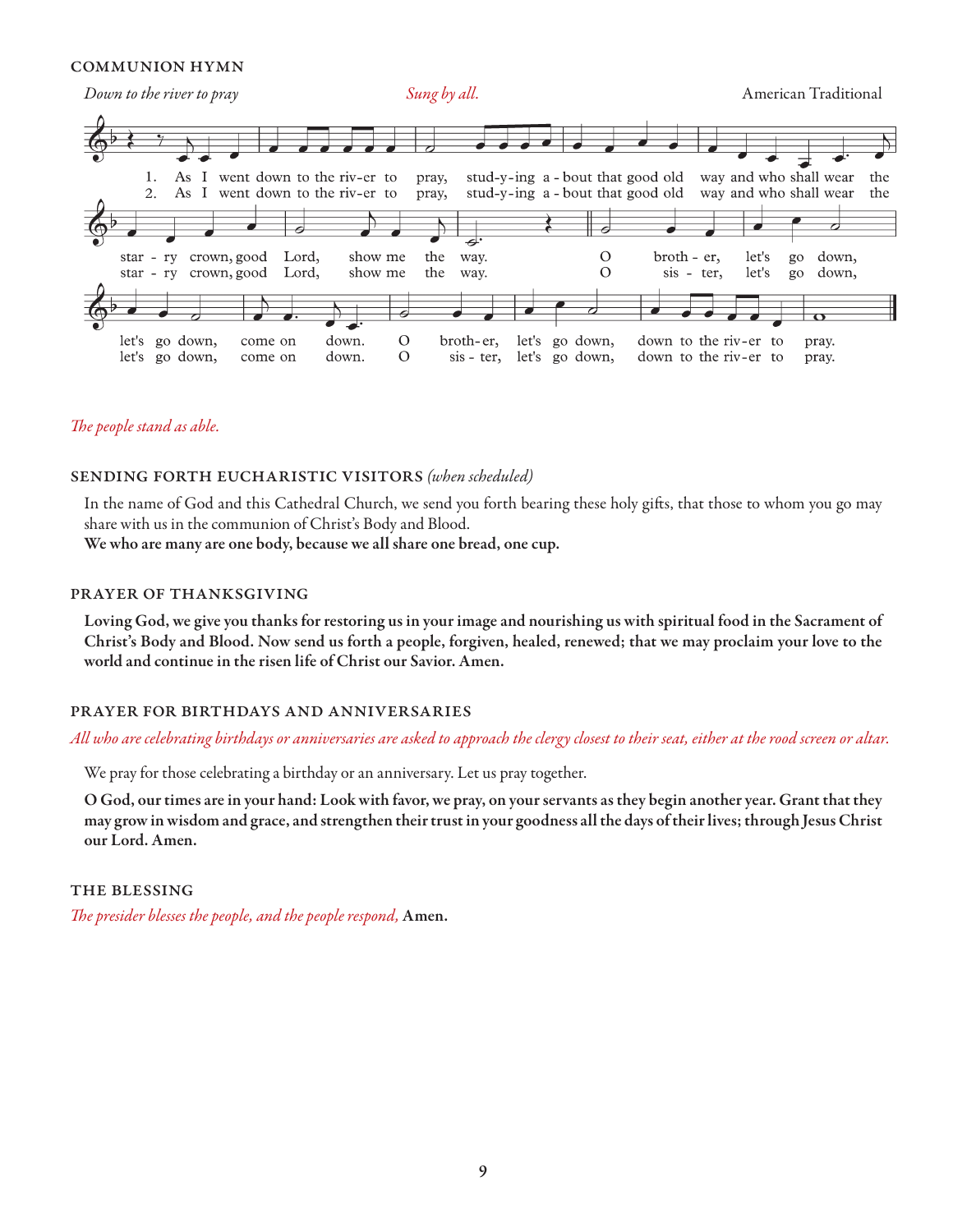#### closing hymn

*God be with you till we meet again* Sung by all. Sung by all. William G. Tomer (1832-1896)  $\overline{\bullet}$  $\overline{c}$  $\boldsymbol{5}$ 1. God be with you till we  $\log$ ing coun-sels guide, up - hold meet  $a - gain;$  $\sim$ you, seen wings pro-tect-ing hide<br>life's per-ils thick con-found<br>love's ban-ner float-ing o'er 2. God be with you till we meet  $a - \tilde{g}$ ain;  $un$  $\omega$ .<br>you, 3. God be with you till we when meet  $a - \bar{g}$ ain; you, 4. God be with you till we meet  $a - \bar{g}$ ain; keep you;  $\overrightarrow{\cdot}$ be with you till we meet with shep-herd's care en - fold God a - gain.  $\rm{a}$ you: dai  $\rm_{ly}$ man - na still pro - vide  $\overline{a}$ you: un - fail - ing arms a - round put you: smite death's threat-ening wave be - fore you:

### The Sending of God's People

Go in the light and peace of Christ. Thanks be to God.

#### **POSTLUDE**

*Hush, hush, somebody's callin' my name* Traditional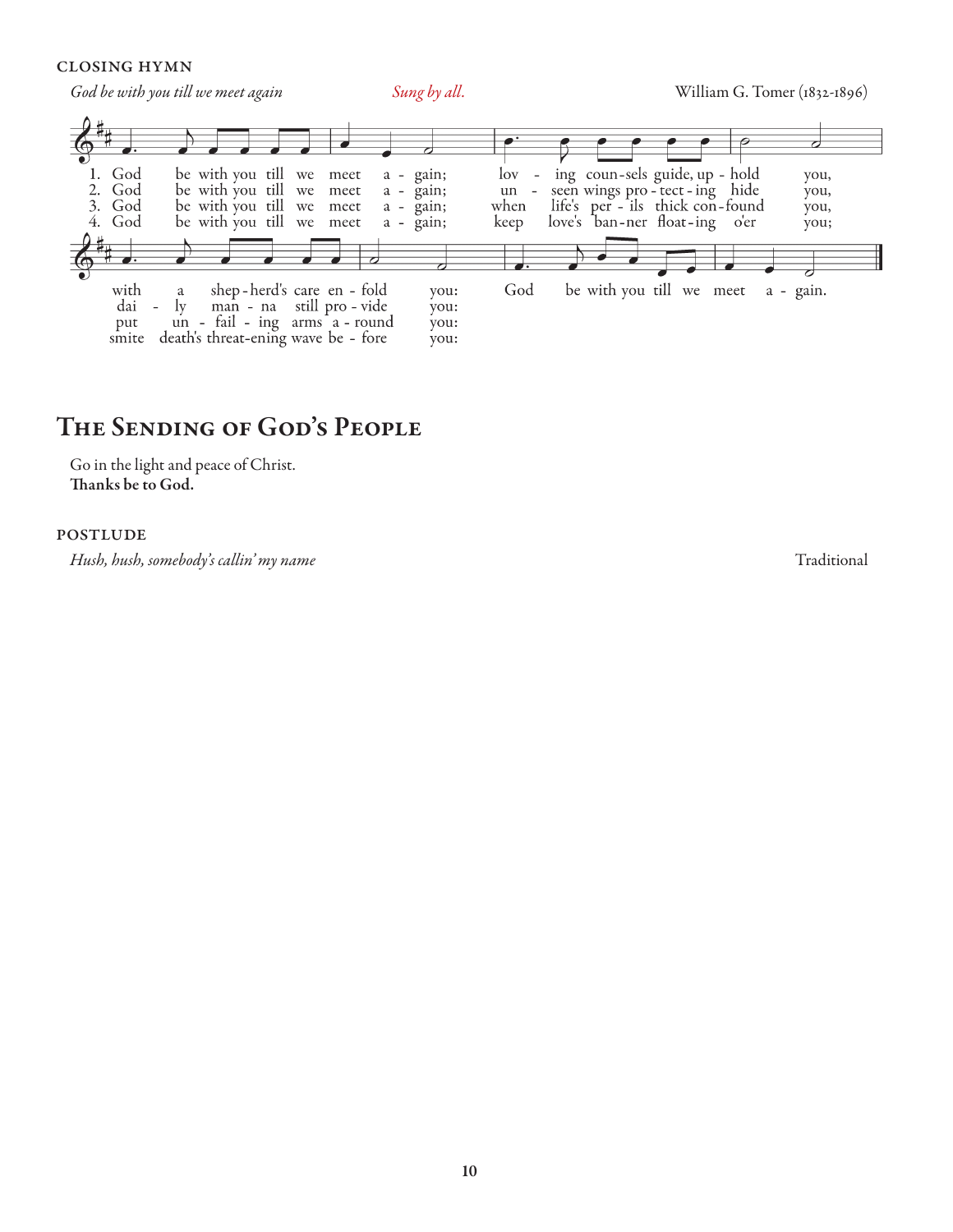worship leaders The Very Reverend Randolph Marshall Hollerith, The Reverend Canon Jan Naylor Cope, The Reverend Canon Dana Colley Corsello, The Reverend Canon Rosemarie Logan Duncan, The Reverend Canon Leonard L. Hamlin, Sr., The Reverend Patrick L. Keyser, The Cathedral Band.

flowers The flowers throughout the Cathedral are given to the glory of God. The High Altar: in memory of Charles A. Kuehner family; St. Mary's Chapel Altar In loving memory of Edith Martin; Holy Spirit Chapel Altar: in thanksgiving for the Charles Ray Long family and friends; St. John's Chapel Altar: in memory of Mrs. Jean MacArthur; Children's Chapel Altar: in memory of Emilie Jeanne Dana; War Memorial Chapel Altar: in loving memory of Hal Elliott Short; Bethlehem Chapel Altar: in memory of Ernest Addison Deahl. Resurrection Chapel Altar: in memory of Shirley Sanders on the twentieth anniversary of her death.

permissions Bible texts of the Old Testament and Gospel taken from the *New Revised Standard Version Bible*, Copyright 1989, Division of Christian Education of the National Council of the Churches of Christ in the USA. Used by permission. All rights reserved. Opening acclamation, psalm, and baptismal liturgy taken *The Book of Common Prayer*, 1979. Public domain. Collect taken from *Feasting on the Word® Worship Companion: Liturgies for Year A, Volume 1*, Westminster John Knox Press, Copyright 2013. Reprinted by permission. All rights reserved. Peace and postcommunion prayer taken from *Enriching Our Worship 1*, Copyright 1998, The Church Pension Fund. Used by permission. All rights reserved. Eucharistic Prayer 2 taken from *Prayers for an Inclusive Church*, Copyright 2009, The Church Pension Fund. Used by permission. All rights reserved.

*Shall we gather at the river*. Text and music: Robert Lowry. Public domain. Psalm 29 setting. Arr. Daryl L. A. Hunt. Used by permission. All rights reserved. *Halle, halle, halle*. Text and music: Traditional Caribbean. Public domain. *I come with joy to meet my Lord*. Text: Brian A. Wren (b. 1936), Copyright 1971, Hope Publishing Company. All rights reserved. Reprinted under One License #A-709283. Music: American folk melody. Public domain. *Sanctus and Benedictus.* Music: from *Deutsche Messe,* Franz Schubert (1797-1828). Public domain. *Fraction Anthem: Agnus Dei.* Music: from *Deutsche Messe*, F. Schubert. Public domain. *Give me a clean heart*. Text: Margaret Pleasant Douroux, Copyright 1970, M. P. Douroux, admin. Augsburg Fortress. Reprinted under One License #A-709283. *Down to the river to pray*. Text: Anonymous. Music: American folk song. Public domain. *God be with you till we meet again*. Text: Jeremiah Eames Rankin (1828-1904). Music: William G. Tomer. Public domain.